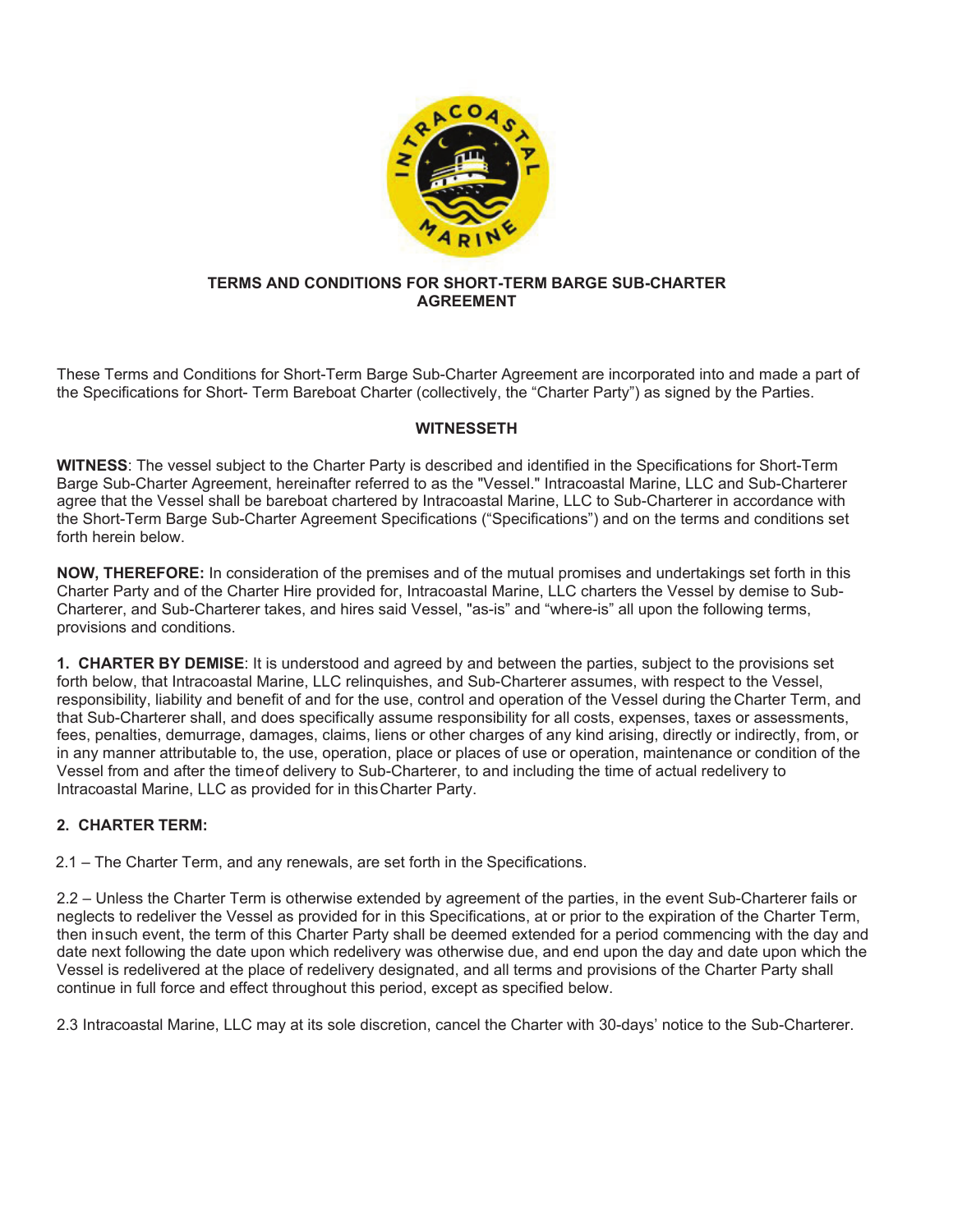# **3. CHARTER HIRE:**

3.1 - The Sub-Charterer shall pay to Intracoastal Marine, LLC at:

Intracoastal Marine, LLC

500 Barnes Road

#### Chesapeake, VA 23324

for the use and hire of the Vessel for and during the whole of the initial Charter Term, Charter Hire in the amount set forth in the Specifications. Such Charter Hire shall be paid monthly in advance and payable commencing with the first day of the first month following delivery of the Vessel.

3.2 - All sums due under this Charter Party by way of Charter Hire, if unpaid when due, shall bear interest from the date it became due under this Charter Party until paid in full at an annual rate of twelve (12) percent. All sums due under this Charter Party other than by way of Charter Hire, if unpaid when due, shall bear interest from the date upon which Intracoastal Marine, LLC sends written notice to Sub-Charterer, setting forth the nature and amount of such unpaid sums, until such time as the same shall be fully paid at an annual rate of twelve (12) percent.

3.3 - Any provision of this Charter Party to the contrary notwithstanding, no notice given by Sub-Charterer purporting to affect the term of this Charter Party shall be effective for that purpose, nor relieve Sub-Charterer from its duties and obligations hereunder, nor abrogate the provisions of this Charter Party relating to automatic extension of the Charter Term above, unless at or prior to the time such notification Sub-Charterer shall have paid in full all sums then due by way of Charter Hire in accordance with the foregoing provisions of this Section 3.

**4. DELIVERY AND REDELIVERY:** The Vessel shall be delivered to Sub-Charterer by Intracoastal Marine, LLC upon commencement of the Charter term at the Delivery Location contained the Specifications, or at such location as may be otherwise agreed.

Sub-Charterer shall have the absolute and unconditional duty and obligation to redeliver the Vessel in accordance with, and subject to the provisions in this Charter Party respecting redelivery at the expiration of the Charter Term at the Redelivery Location set forth in the Specifications, or at such location as may be otherwise agreed unless the Vessel shall have become a total loss, actual or constructive, and Intracoastal Marine, LLC shall have been paid in full. If the Vessel becomes an actual total loss or is declared to be a constructive total loss under the terms of any insurance policy, Intracoastal Marine, LLC shall within ten (10) days following receipt of a written request from Sub-Charterer or from interested underwriters, forthwith tender a Notice of Abandonment of the Vessel. From the date the request for Intracoastal Marine, LLC's Notice of Abandonment is received by Sub-Charterer, Sub-Charterer's obligation for the payment of further hire shall terminate.

# **5. SURVEYS:**

5.1 - The Vessel is being chartered "as-is, where-is." However, Sub-Charterer shall, at its sole expense, perform an onhire survey of the Vessel by a marine surveyor of its choosing, giving Intracoastal Marine, LLC the right to attend and observe prior to the date of delivery of the Vessel, and Intracoastal Marine, LLC shall be provided with a written copy of the surveyor's report within ten days of performance of the survey. If, as of the date of delivery, the on-hire survey has not been made, documenting any discrepancies in the vessel's condition, then is shall be presumed and mutually agreed that the vessel is in all respects seaworthy and suitable for its intended use by Sub-Charterer.

5.2 – Sub-Charterer shall at its sole expense, perform an off-hire survey before, at, or as soon as practicable after the expiration of the Charter Term by a marine surveyor of its choosing. Should it be determined, as a result of comparison between conditions noted at the time of the off-hire survey and at the time of the on-hire survey, that Sub-Charterer has failed to perform any of the obligations on its part with respect to the care, maintenance or use of the Vessel as required by this Charter Party, Intracoastal Marine, LLC shall have the option, but shall not be required, to refuse redelivery of the Vessel until such time as Sub-Charterer has fully cured, at its expense, the conditions determined to have occurred in whole or in part as a result of such failure by Sub-Charterer. If Sub-Charterer did not perform an "onhire" survey, then all discrepancies in the condition of the vessel not due to ordinary wear-and tear shall be for Sub-Charterer's account and shall be repaired at Sub-Charterer's expense. Whether Intracoastal Marine, LLC has refused redelivery, unless the parties shall otherwise in writing agree, Sub-Charterer shall be bound to continue payment of Charter Hire as prescribed at Section 3 until such time as such conditions have been corrected in full.

5.3 - In addition to the surveys above, it is expressly understood and agreed that Intracoastal Marine, LLC may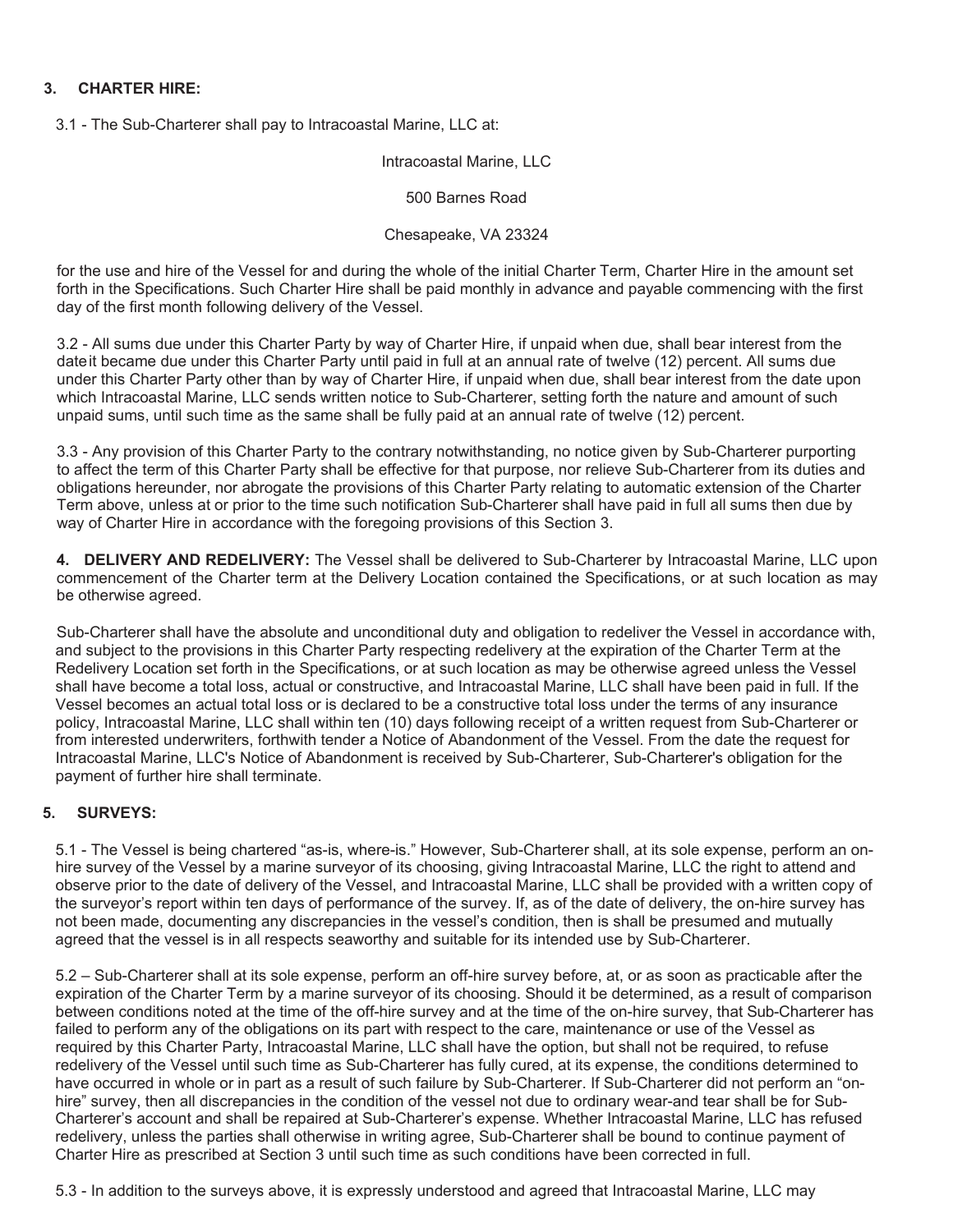arrange periodic condition surveys at Intracoastal Marine, LLC's expense, with 14 days' notice to Sub-Charterer. These surveys will be timed so as to not interrupt or impede the business operations of Sub-Charterer in any way.

5.4 - Either party may also seek additional surveys of the Vessel. The cost of additional surveys shall be borne by the ordering party and shall not interrupt or interfere with the business operations of the Sub-Charterer in any way. Expenses attendant to any survey for the purpose of determining the nature and extent of, or corrective measures to be undertaken with respect to, damages in fact sustained by the Vessel which are chargeable, in whole or in part, to Sub-Charterer pursuant to the terms of this Charter Party shall be borne in full by Sub-Charterer whether or not requested or procured by or upon behalf of, Sub-Charterer. The Intracoastal Marine, LLC will not order damage surveys unless Sub-Charterer fails to furnish evidence of satisfactory repairs.

# **6. USE OF THE VESSEL; LIENS PROHIBITED:**

6.1 - The Vessel shall not be operated or employed in any service or to any purposes which it is unreasonable or imprudent to use, operate or employ it, nor in which the Vessel is unsuited by design, age or condition, nor shall the Vessel be operated or berthed other than in the navigable waters of the UNITED STATES and for ocean transportation of cargo, subject always to any and all limitations, conditions or restrictions herein and/or contained in any policy of insurance procured by Intracoastal Marine, LLC in accordance with the provisions of Section 9. Sub-Charterer shall not knowingly permit the Vessel to be placed, used, operated, or berthed in any place or places where the Vessel may not, at all times and under all conditions of tide or otherwise safely lie afloat.

6.2 – Sub-Charterer shall neither carry nor permit to be placed or carried in or upon the Vessel any cargo, thing, or substance which, due to composition, size, shape or weight constitutes hazard to the Vessel, it's safe operation or equipment under any circumstance. Sub-Charterer shall not force ice.

6.3 – Sub-Charterer shall neither use nor operate the Vessel, nor shall Sub-Charterer permit the use or operation of the Vessel, in violation of any state, federal, local or municipal law, ordinance, or regulation, nor in violation of the laws of any foreign government having or acquiring jurisdiction.

6.4 - The Vessel is unmanned and hired without crew or master and shall be operated by Sub-Charterer with qualified crew who shall be licensed in accordance with U.S. Coast Guard requirements. Sub-Charterer shall be solely responsible to procure, renew and maintain all documents, certificates, certifications and licenses (as well as all and any surveys, inspections or approvals) required for purposes of enabling Vessel to be used or operated during the Charter Term, whether such requirements are imposed by the ABS, USCG, Interstate Commerce Commission, United States Maritime Administration or any other authority having or purporting to have the authority to regulate, control or approve the use, employment, operation, condition or state of repair of the Vessel and any components or appurtenances thereof, all at the sole expense of Sub-Charterer.

6.5 - Neither the Sub-Charterer, nor any person having or claiming the right to manage, control or possess the Vessel (except Intracoastal Marine, LLC), shall have the right, power or authority to contract for, create, incur, permit or suffer to be imposed upon the Vessel any lien or charge whatsoever. Intracoastal Marine, LLC shall be the sole party empowered to pledge the credit of the Vessel for any purpose.

**7. SUB-CHARTERER TO PROVIDE:** Sub-Charterer (except during the period when the Vessel is off-hire) shall pay for all fuel and lube oil consumed. Sub-Charterer shall also pay for all crew wages, port charges, light dues, dock dues, assist boats, taxes, canal dues, pilotage, consular and agency fees (except for crew services) and wharfage.

# **8. ASSIGNMENT AND SUB-CHARTER PROHIBITED; INTRACOASTAL MARINE, LLC'S RIGHT TO TERMINATE:**

Neither this Charter Party nor any right, title or interest herein shall be assigned or transferred by Sub-Charterer, whether by operation of law, sub-charter or otherwise, nor shall any right, title or interest in the Vessel created hereunder be assigned or transferred by Sub-Charterer, whether by operation of law, sub-charter or otherwise, without the written consent of Intracoastal Marine, LLC having been first obtained. Any such transfer or assignment made in the absence of consent shall be utterly null, void and without effect and shall not impose upon Intracoastal Marine, LLC any duty or obligation. In no event shall any assignment, transfer, sub charter of any description or other disposition, whether or not consented to by Intracoastal Marine, LLC, be deemed, construed or effective to impair in any manner whatsoever Intracoastal Marine, LLC's right and prerogatives as provided for in this Charter Party. Further, whether Sub-Charterer shall have obtained Intracoastal Marine, LLC's consent to any such transfer or assignment, no such assignment or transfer, whether effected by operation of law, sub-charter or otherwise, shall relieve Sub-Charterer in any degree of any duty or obligation imposed upon, or assumed by, it or on its part to be performed.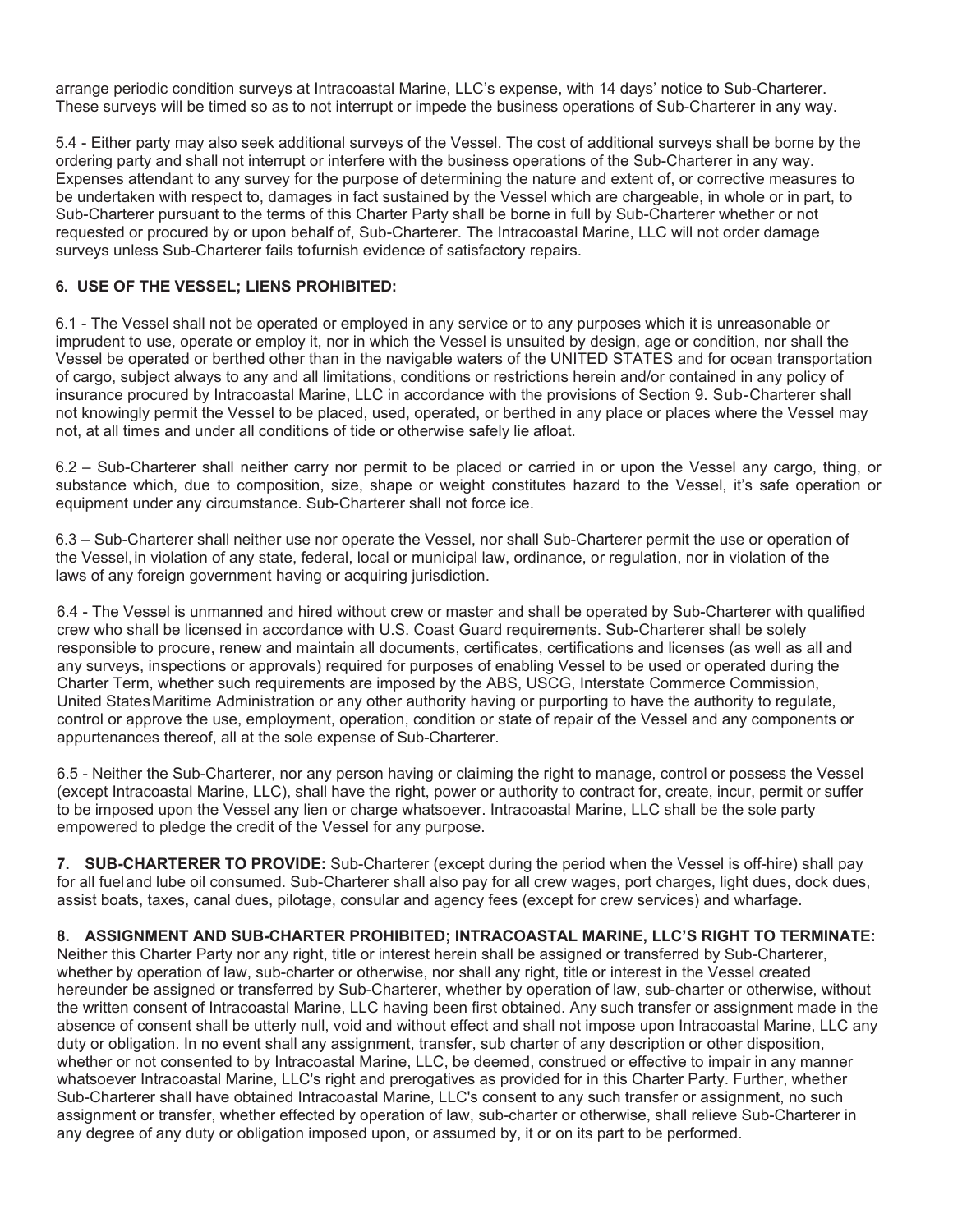# **9. MAINTENANCE AND REPAIR, DAMAGE TO VESSEL:**

9.1 - Sub-Charterer accepts delivery of the Vessel from Intracoastal Marine, LLC "as is" and by acceptance of delivery, acknowledges the Vessel to be fit for any and all purposes Sub-Charterer intends. Sub-Charterer acknowledges that Intracoastal Marine, LLC hereby specifically disclaims any and all warranties, whether express or implied, concerning the seaworthiness of the Vessel at any time following its delivery or concerning its suitability, at any time or under any circumstances whatsoever, for any uses or operations to which the Vessel is put or committed by, or on behalf of, Sub-Charterer or with respect to the carrying capability or deadweight capacity.

9.2 - During the whole of the Charter Term, Sub-Charterer shall, at its sole expense and account, exercise reasonable diligence under all circumstance to maintain the Vessel in as good order and condition as it is upon delivery by Intracoastal Marine, LLC to Sub-Charterer under this Charter Party and shall, upon conclusion of the Charter Term, redeliver same in such condition to Intracoastal Marine, LLC, excepting ordinary wear and tear resulting from Sub-Charterer's use and operation of the Vessel in conformity with the provisions and limitations contained in Sections 5 and 6. Without limiting the generality of the foregoing, it is specifically understood and agreed that Sub-Charterer shall, at its expense, take such measures as shall be reasonably necessary and appropriate to prevent exposure of all component parts of the Vessel to, and repair any deterioration thereof caused by corrosion, rust, and/or electrolysis and, further, that it will, at all times during the term of this Charter Party, and upon redelivery, keep and maintain the Vessel in such condition as shall be required to procure, maintain and insure the continuing validity of the documents, certificates, certifications and licenses relating to the same described above all at Sub-Charterer's sole cost and expense.

9.3 - Subject to the limitations set forth in Section 6, Sub-Charterer shall have the right to install additional equipment in or upon the Vessel as it deems desirable for its own uses and purposes, and shall remove such equipment ator before the conclusion of the Charter Term and repair all damage caused by the installation, use or removal of such equipment. Should Sub-Charterer fail, upon redelivery of the Vessel, to have removed any equipment, Intracoastal Marine, LLC shall thereupon succeed to ownership of this equipment and, at its option, may remove and retain the equipment as its own property, in which event the cost of removal and repair of any damages shall be for the account of Sub-Charterer. In the alternative, Intracoastal Marine, LLC may retain the equipment as installed as its own property.

**10. DUTIES OF MASTER:** Subject to all other terms of this Charter, Sub-Charterer shall be exclusively responsible for the navigation and operation of the Vessel and for the towage of any tow, and for employing a properly qualified and licensed captain and crew.

# **11. INSURANCE:**

11.1- Sub-Charterer shall, at Sub-Charterer's sole expense, obtain and keep in full force and effect throughout the life of this Charter Party, in good and solvent companies, full form hull and machinery insurance, protection and indemnity insurance, and where appropriate, vessel pollution insurance, on the Vessel and on all floating equipment towed hereunder, and at its option, full form marine cargo insurance on all cargoes to be carried in or transported on barges or other vessels taken under tow by the Vessel. Hull and machinery insurance and cargo shall be maintained to the full insurable values thereof. Protection and indemnity insurance shall be maintained in an amount not less than U.S. Five Million Dollars (\$5,000,000.00) and shall include Collision /Towers Liability and shall include crew coverage for all hired crew. All pollution insurance policies required hereunder shall be in an amount required by all applicable federal, state, or local laws. Deductibles shall not exceed \$10,000.00. All insurance policies required hereunder shall provide for thirty (30) calendar days written notice to Intracoastal Marine, LLC prior to cancellation, modification, or expiration of such insurance policies. Sub-Charterer agrees to make available to Intracoastal Marine, LLC copies of all cover notes, binders, and insurance policies (or certificates thereof) evidencing the insurance requested above upon request from Intracoastal Marine, LLC. The protection and indemnity insurance or any other policy providing coverage for vessel pollution shall be maintained with limits for liability not less than required by US Law. Intracoastal Marine, LLC shall be named an additional insured on any such policies. It is specifically understood and agreed the insurance coverages to be procured by Sub-Charterer in accordance with the terms and provisions of this Section may contain provision for a deductible. Notwithstanding the stated minimum limits of coverage above, nor the existence of any such provisions for deductible, it is specifically understood and agreed by and between the parties that in no event shall the rights of others designated by Sub-Charterer as named insureds to indemnity, defense and/or coverages as provided be diminished or impaired in any degree whatsoever, excepting that Intracoastal Marine, LLC and Sub-Charterer agree their remedies as to each other, if any, shall be limited to the coverage provided by the foregoing policies. Sub-Charterer shall further procure from the issuers of all policies required herein a waiver of subrogation in favor of Intracoastal Marine, LLC.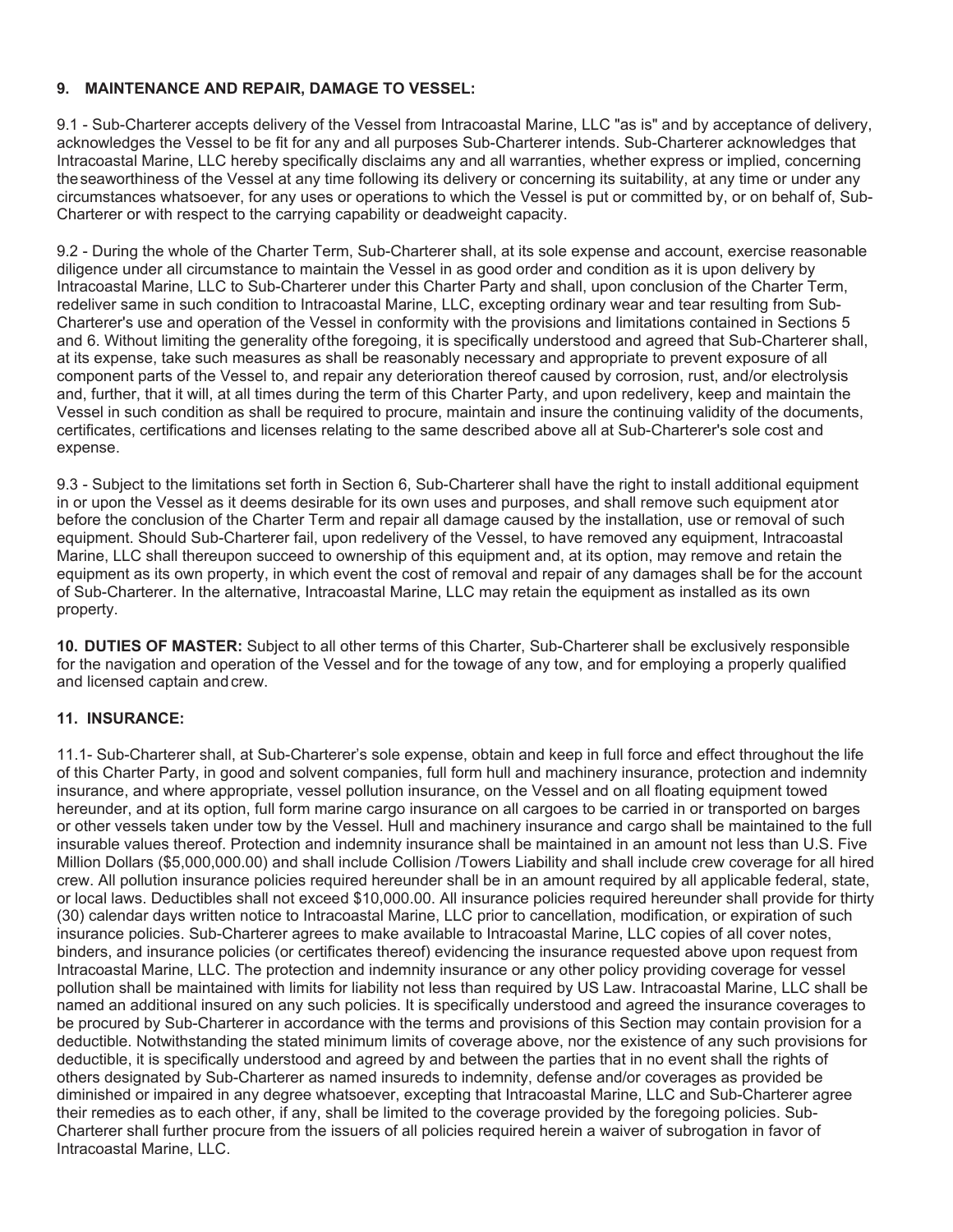11.2 - All payments for actual or constructive total losses payable under the policy of hull insurance shall be made to Intracoastal Marine, LLC and any additional parties insured as their interests respectively may appear. Intracoastal Marine, LLC agrees that so long as the insurance policies required hereinabove are in effect at the time of any casualty, claim, or loss, Intracoastal Marine, LLC will look solely to the insurers, but not to Sub-Charterer, in the event of any loss. Sub-Charterer also agrees it will look solely to its insurers, and not to Intracoastal Marine, LLC, to respond to any casualty, claim or loss.

11.3 - In the event the Vessel suffers a partial loss or damage that Sub-Charterer shall, by virtue of the terms of this Charter Party or otherwise, be required to repair, Sub-Charterer shall be entitled to direct disbursement of any insurance proceeds payable on account of such loss or damage only to the extent Sub-Charterer shall have in fact repaired such loss or damages with the approval of the insurer's surveyor and in fact incurred or paid the actual expenses of such repairs.

11.4 - Should either party satisfy and discharge or become liable to satisfy and discharge, any liability or claim in respect of which protection and indemnity, USL&H, or other form of liability insurance shall afford coverage, such party shall be entitled to receive directly from the insurer such sum as shall be or become payable by virtue of such insurance coverage, and the other party shall deliver to such insurer such order or other document as may be necessary to such direct payment.

**12. INDEMNITY:** Sub-Charterer hereby releases Intracoastal Marine, LLC, its vessels, officers, directors, agents, employees, affiliated parent and subsidiary companies (collectively, "Intracoastal Marine, LLC") from any liability for, and Sub-Charterer will defend, indemnify and hold harmless Intracoastal Marine, LLC from and against, all suits, actions, claims, liabilities and demands *in personam* or *in rem*, and all loss and expense, including reasonable attorney's fees, based on illness, bodily injury or death or property damage, whenever occurring, caused by, suffered or incurred by Sub-Charterer, its employees, representatives, agents, crews, occurring during, arising from, or relating in any way to the charter or operation of the Vessel by Sub-Charterer, regardless of how said illness, bodily injury or death or property damage is caused, and regardless of the comparative fault of any other party, including Intracoastal Marine, LLC, gross negligence or wanton and willful by Intracoastal Marine, LLC excluded. Sub-Charterer agrees it has procured sufficient insurance coverage to protect itself from all such losses, that it accepts this risk, and it will look solely to its own insurers for indemnity, coverage, or reimbursement for itself and for Intracoastal Marine, LLC. Should there be a failure or denial of any insurance coverage required by this Agreement, Sub-Charterer shall be the insurer of last resort. In any event, should there be a failure or denial of insurance coverage and Sub-Charterer is unable to respond to any claim because of insolvency, bankruptcy or otherwise, or there is a finding by a court or panel of arbitrators of gross negligence or wanton and willful conduct by Intracoastal Marine, LLC, or for any other reason, Intracoastal Marine, LLC shall have no liability to Sub-Charterer, its agents, crews, employees, or representatives in an amount in excess of \$250,000.

# **13. INTRACOASTAL MARINE, LLC's REMEDIES:**

13.1 - If Sub-Charterer does not timely pay any portion of the Charter Hire on or before the due date, or if within ten (10) days after written notice to Sub-Charterer demanding that Sub-Charterer effect performance of any material obligation (other than the obligation to pay hire) under this Charter Party, or if Sub-Charterer fails to fully do and perform any other material obligation then Intracoastal Marine, LLC, in addition to any and all other rights and remedies in equity, admiralty, or at law which it might have, shall have the right at its option to terminate this Charter Party and take possession of the Vessel wherever itmay be found, without legal process. In such case, and without in any manner or to any degree whatsoever limiting, diminishing or otherwise affecting its rights or remedies otherwise provided for by law or elsewhere in this Charter Party, Intracoastal Marine, LLC shall have the right to demand and at once recover from Sub-Charterer, and Sub-Charterer hereby agrees to pay to Intracoastal Marine, LLC on receipt of such demand, all reasonable costs and expenses incurred by Intracoastal Marine, LLC in restoring the Vessel to the same condition as it was on delivery, excepting ordinary wear and tear resulting from Sub-Charterer's reasonable, prudent and careful use of the Vessel in employments in which the same is suited by design, age and condition upon and after delivery and in strict accordance with the provisions of this Charter Party plus all costs and expenses anticipated or incurred by Intracoastal Marine, LLC in returning same to the Intracoastal Marine, LLC. Sub-Charterer shall be liable for all loss or damage of any nature whatsoever occasioned by such retaking and return except to the extent the same may be, in fact, solely caused by the intentional commission of an unlawful act by Intracoastal Marine, LLC, its agents or employees.

13.2 - In addition to all other remedies Intracoastal Marine, LLC shall have a maritime lien upon all freights and sub freights earned by employment of the Vessel and upon all machinery, equipment, tackle, tools, accessories and other property placed, or carried in or upon the Vessel to secure full payment and satisfaction of all and any sums due or claimed by Intracoastal Marine, LLC, from Sub-Charterer pursuant to the terms and provisions of this Charter Party or any breach or default by Sub-Charterer.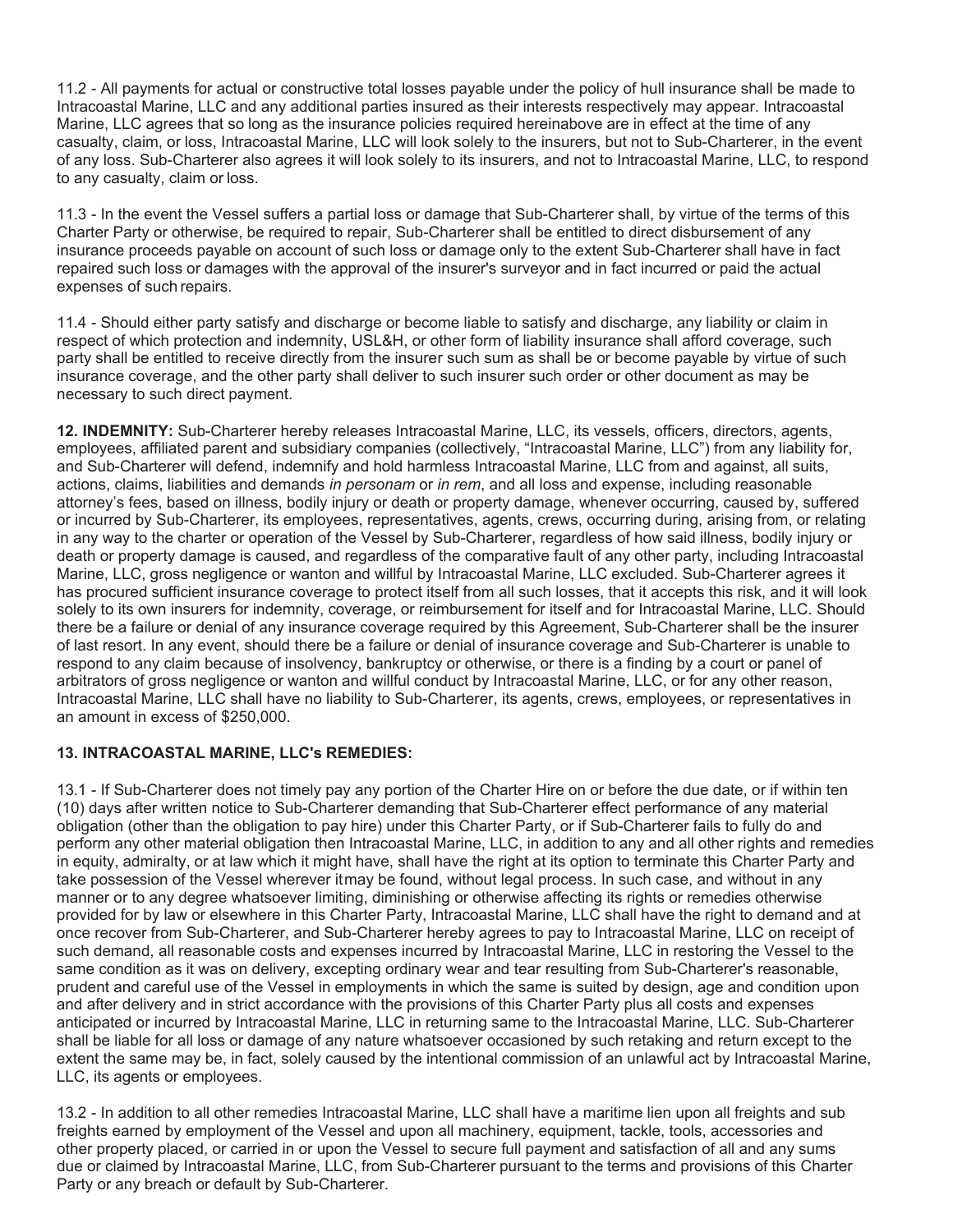13.3 - The lien of Intracoastal Marine, LLC created hereunder shall in all instances follow and be enforceable in respectto freights paid or advanced into the hands of the Sub-Charterer.

**14. CITIZENSHIP:** Sub-Charterer warrants that it is a citizen of the United States within the meaning and intent of 46 U.S.C.§12103, *et. seq* and that Sub-Charterer is entitled to own and operate vessels documented under the laws of the United States with the privilege of engaging in the coastwise trade. Sub-Charterer shall fully indemnify and save harmless Intracoastal Marine, LLC from and against all losses, liability or expense, including without limitation, attorneys, solicitors and proctors' fees Incurred by Intracoastal Marine, LLC as a consequence of any circumstance involving possession, use or control of the Vessel under color of authority derived through or under Sub-Charterer by any party which is not a citizen of the United States.

**15. INSTRUCTIONS AND LOGS:** Sub-Charterer shall ensure the captain of the Vessel shall keep full and correct logs of all voyages, including all logs required to be maintained by the U.S. Coast Guard, the Code of Federal Regulations, U.S. law, the general maritime law, and good and prudent seamanship. All such logs shall be made available to Intracoastal Marine, LLC and its Agents upon request.

**16. SAFE BERTH(S):** Sub-Charterer warrants and agrees the Vessel shall be guided by Sub-Charterer at all times to a safe berth where she will always lie afloat at all stages of the tide.

**17. DAMAGES:** Neither Intracoastal Marine, LLC nor the Vessel shall in any event be responsible for special, consequential, incidental, exemplary or punitive damages, including, without limitation, extra expense, loss of profits, loss of use, whether resulting from negligence, breach of this Charter Party, or otherwise by Intracoastal Marine, LLC, its agents, employees or representatives.

**18. CHOICE OF LAW:** This Towing Agreement shall be governed by and construed in accordance with the admiralty and maritime law of the United States or, where the maritime law is silent, the law of the Commonwealth of Virginia. Intracoastal Marine, LLC and Owner hereby consent and submit to the personal jurisdiction of the United States District Court for the Eastern District of Virginia for any proceedings in aid of arbitration in connection with any disputes arising out of or related to this Towing Agreement or the work performed hereunder or arising here from.

**19. ARBITRATION:** Should any dispute arise out of this Agreement or any matter implicated by this Agreement or operation of the Tug or performance or payment for the Towage Services, including any question of arbitrability of any issue, the matter in dispute shall be referred to three persons, one to be appointed by each of the parties hereto, and the third by the two so chosen who shall be the chairman of the panel of arbitrators; their decision or that of any two of them shall be final and for the purpose of enforcing any award, this Agreement may be made a rule of a court of competent jurisdiction. The proceedings shall be conducted in accordance with the Rules of the Society of Maritime Arbitrators, Inc. (SMA). The arbitrators shall be members of the SMA. Any proceedings shall take place in Norfolk, Virginia unless the parties otherwise agree. The party whom the arbitrators declare to be the substantially prevailing party shall recover its costs and attorneys' fees from the opposing party, along with the fees and expenses of the arbitrators, in an amount to be determined by the arbitrators as being fair and reasonable. Should the sum claimed by each party not exceed U.S.\$100,000.00 (exclusive of interest, costs and legal fees), the dispute is to be governed by the 'Shortened Arbitration Procedure' of the SMA, as defined in the Society's current Rules for such procedure.

**20. NOTICES/NOTIFICATION:** Sub-Charterer shall immediately notify Intracoastal Marine, LLC if the Vessel is involved in a pollution incident, grounding, collision, mechanical failure affecting safety or other incident causing or likely to cause damage, delay or risk to the Vessel, including any collision or allision. Sub-Charterer shall remain liable to make all necessary notifications, including notifications to the Coast Guard and other government agencies.

# **21. TOTAL AGREEMENT; MODIFICATIONS; SEVERABILITY; PARTIES; CAPTIONS; COUNTERPARTS:**

21.1 - This instrument, in conjunction with the Specifications, constitutes the entire agreement of the parties with respect to all matters and things mentioned and supersedes all prior charter party agreements for the Vessel. Sub-Charterer warrants, represents and agrees that it has inspected the Vessel and otherwise made inquiry and review, upon Its own behalf, concerning the nature, characteristics and quality of the materials and workmanship at or prior to delivery; that it is fully contented and satisfied and has independently determined that the Vessel is in all respects usable and seaworthy for all purposes for which it is intended to be employed by Sub-Charterer under all